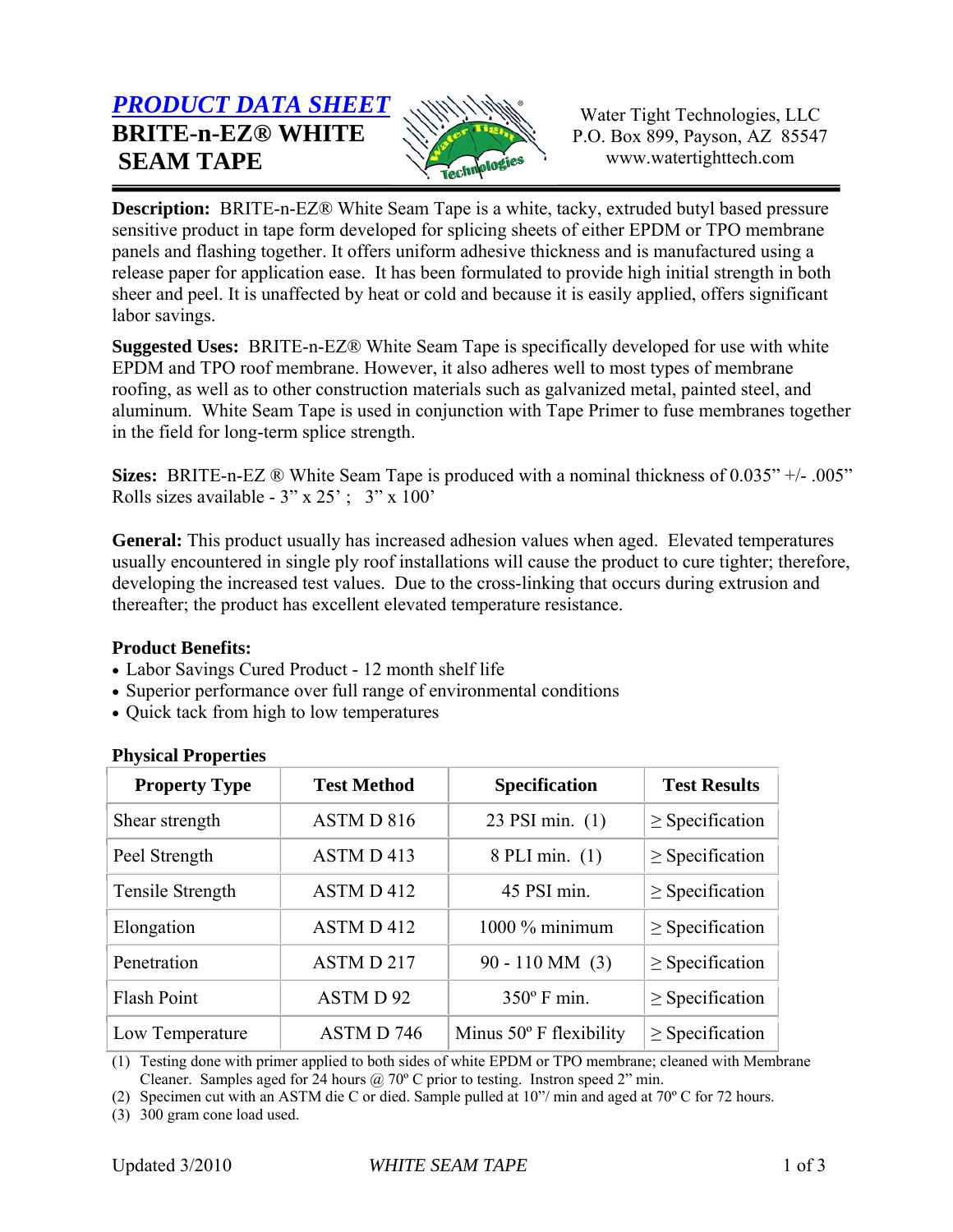### **Application Instructions:**

- 1. Remove dirt and excess dust from the splice area by wiping with a clean rag. If there is a heavy layer of dirt present, clean the area thoroughly with Membrane Cleaner. This process is essential on membrane that has been exposed for a number of weeks.
- 2. Mark the bottom sheet with a crayon at the edge of the top sheet along the entire splice length as a guide.
- 3. Apply Tape Primer using Scrub Pads. Scrub the area of the membrane to be flashed or mated in a circular motion to achieve a thin even coating. The properly primed area will be uniform in color without streaks and free of globs or puddles.
- 4. The entire surface where the tape will be applied must be cleaned and primed. The adhesive will not adhere to dusty/dirty surfaces. Any residual surface contamination will be detrimental to the bond strength of the adhesive.
- 5. Allow the Tape Primer to dry until it does not transfer to a dry finger touch.
- 6. Install Seam Tape immediately after the primer flashes off to minimize potential dust contamination.
- 7. Unroll approximately 3' of Seam Tape. Align the tape with the marked line and press tape down to bottom sheet using firm even hand pressure. Continue for the length of the splice. Tape roll ends should be overlapped 1". Allow top sheet to rest on poly backing after application. A minimum of 1/8" of tape must extend beyond the splice edge. A continuous piece of Seam Tape must be used at all field and factory splice intersection.
- 8. Rolling the Seam Tape with a steel hand roller after application to the primed substrate will significantly reduce the frequency of air blisters in the completed field seam.
- 9. Pull the poly backing from the Seam Tape beneath the top sheet and allow the top sheet to fall freely onto the exposed tape. Press top sheet onto the tape using firm even hand pressure across the splice towards the splice edge.
- 10. Immediately roll the splice with a steel hand roller, using positive pressure. Roll across the splice edge, and then again parallel to it.
- 11. The use of Lap Caulk is optional for white EPDM membrane applications and required for any exposed edges of TPO membrane. Must be applied immediately following the completion of rolling the Seam Tape.
- 12. To achieve proper adhesion with the job site temperature is below 40º F, the following steps must be followed:
	- a. Heat the primed area of the bottom sheet with a hot air gun as the Seam Tape is applied and pressed into place.
	- b. The Seam Tape must be rolled with a steel hand roller prior to removal of the release paper when temperatures fall below 20<sup>°</sup> F. Then strip the release paper per normal procedures after rolling onto bottom sheet.
	- c. Prior to rolling the splice area with the Hand Roller, apply heat to the topside of the overlapping membrane sheet with a hot air gun. The heated surface should be hot to the touch. Be careful not to burn or blister the membrane.